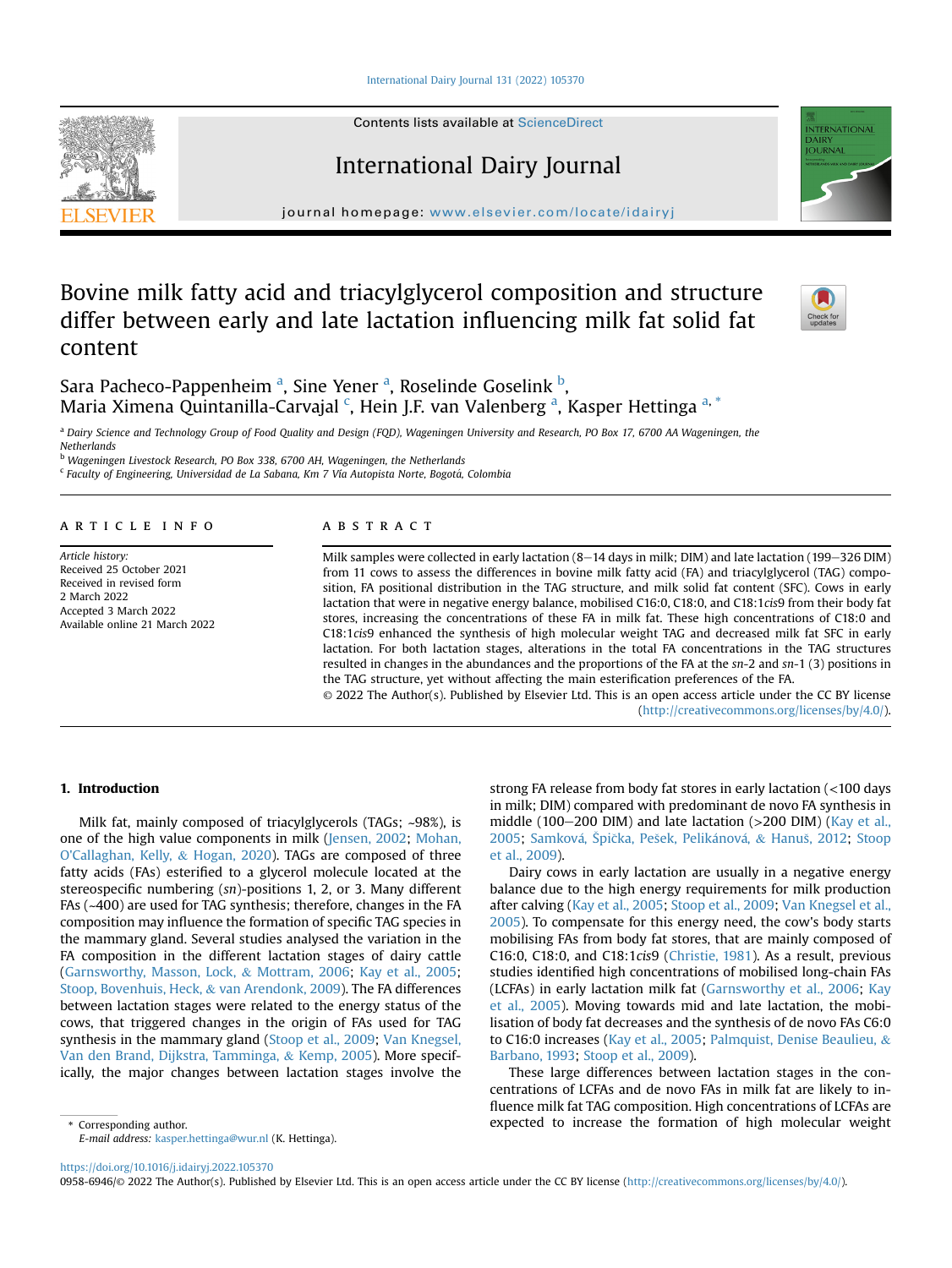(HMW) TAG species, whereas high concentrations of de novo FAs are expected to increase the synthesis of low molecular weight (LMW) and medium molecular weight (MMW) TAG species in milk fat [\(Banks, Clapperton, Muir,](#page-7-2) & [Girdler, 1989](#page-7-2); [DePeters, German,](#page-7-3) [Taylor, Essex,](#page-7-3) & [Perez-Monti, 2001](#page-7-3)). To our knowledge, no studies have reported on the effect of lactation stage on the TAG composition in bovine milk fat. In addition, no studies were found on the effect of lactation stage on the FA positional distribution in bovine milk fat TAG structures. The positioning of FAs within TAGs is of importance for digestion and FA absorption after milk consumption. For example, the composition and concentration of FAs at the secondary position (sn-2) in the TAG structure are important for infant formula development, because high concentrations of C16:0 at this position were identified to increase free FA (FFA) and calcium absorption in infants [\(Innis, 2011](#page-8-7); [Yaron et al., 2013\)](#page-8-8). Moreover, the TAG composition and the stereolocation of FAs in the TAG structures are important for the dairy and food industry because they influence the physical properties of milk fat (e.g., solid fat content (SFC) and crystallisation behaviour). Variations in milk fat physical properties, especially its SFC, are relevant for its suitability and use for food product applications [\(Mohan et al., 2020](#page-8-1)).

In this study, analysed the effect of the early versus late lactation stage on bovine milk fat composition by providing insights into its influence on the FA and TAG composition, FA positional distribution in the TAG structure, and SFC. These findings can help the dairy industry to better understand the changes in chemical and physical properties of milk fat that are associated with the cows' lactation stage.

## 2. Material and methods

#### 2.1. Sample collection

Raw milk samples were collected at Dairy Campus (Leeuwarden, The Netherlands) from 11 multiparous cows twice in the same lactation period: in early  $(8-14 \text{ DIM})$  and late lactation  $(199-326 \text{ F})$ DIM). The cows in early lactation consumed on average approximately 18 kg of dry matter, including a fixed amount of 5.5 kg DM of pelleted concentrates and an unrestrictedly fed roughage-based diet. The main components of this roughage-based diet were 70% maize silage and 20% grass silage mixed with  $5-6%$  soy bean meal, and a premix with minerals and vitamins. During late lactation, the cows consumed approximately 23 kg of dry matter. The amount of pelleted concentrate within total intake varied for each cow, as concentrate allowance was individually determined based on each cow's milk yield. The ranges used were determined as follows: cows with a milk yield of 17 kg of milk  $d^{-1}$  were given 1.8 kg dry matter concentrate, and cows with a milk yield of 40 kg of milk  $d^$ were given 7.2 kg dry matter concentrate. The main components of the roughage diet fed unrestrictedly to the cows in late lactation were 60% grass silage and 20% maize silage mixed with 9% soy bean meal, 10% wheat meal, and a premix with minerals and vitamins. The estimation of the energy balance of the 11 cows in early lactation was reported by [Keanthao, Goselink, Dijkstra, Bannink,](#page-8-9) [and Schonewille \(2021\)](#page-8-9), where the cows used in our study were their control group with normal dietary intake levels of phosphorus (Supplementary material Table S1). Sampling was done during the morning milking (between 5 and 8 a.m.) by taking a representative 100 mL sample from the total milking of each individual cow. Samples were stored frozen ( $-20$  °C) until fat extraction. Before fat extraction, milk samples were thawed in a water bath at 37  $\degree$ C for approximately 30 min. The fat extraction was done based on the method described by [Tzompa-Sosa, van Aken, van Hooijdonk, and](#page-8-10)

[van Valenberg \(2014\).](#page-8-10) This method only extracts TAG from the fat samples. Milk fat samples were stored at  $-20$  °C until further analysis.

# 2.2. Fatty acid composition analysis

Fatty acid methyl esters (FAME) were analysed for all milk fat samples ( $n = 22$ ) as described by [Pacheco-Pappenheim, Yener, van](#page-8-11) [Valenberg, Tzompa-Sosa, and Bovenhuis \(2019\)](#page-8-11). Fatty acid methyl esters were prepared according to the ISO Standard 15884 [\(ISO,](#page-8-12) [2002\)](#page-8-12) and the FAME composition was determined by the ISO Standard 16958 [\(ISO, 2015\)](#page-8-13) using gas chromatography (GC) with a flame-ionisation detector (FID; GC-FID; Thermo Focus, Thermo Fisher, Rodano, Italy) and an Agilent CPSil 88 FAME column (100 m  $\times$  0.25 mm i.d.  $\times$  0.2 µm film thickness).

#### 2.3. Triacylglycerol composition analysis

Two methods were used to analyse the TAG composition: GC-FID and Matrix-assisted laser desorption/ionisation-time of flightmass spectrometry (MALDI-TOF-MS). The same approach was previously described by [Pacheco-Pappenheim, Yener, Heck,](#page-8-14) [Dijkstra, and van Valenberg \(2021\),](#page-8-14) where combining the two methods provided a complete overview of the TAG composition in milk fat. On the one hand, with GC-FID the TAG composition of even chain TAG groups composed of TAG species with the same number of total carbon atoms was determined. On the other hand, to obtain information on TAG species level, MALDI-TOF-MS was used to determine the molecular weight of individual TAG species expressed in total carbon number (CN) and number of double bonds (DB) (CN:DB).

#### 2.3.1. GC-FID

TAG compositions of all milk fat samples ( $n = 22$ ) were analysed according to ISO Standard 17678 ([ISO, 2010](#page-8-15)). Even-chain TAG groups with CN from 24 to 54 and cholesterol were determined with GC-FID, with a column injector port (Thermo Trace GC ultra; Thermo Scientific, Rodano, Italy) and a UltiMetal CP7532 column (5 m  $\times$  0.53 mm i.d.  $\times$  0.17 µm film thickness; Varian, Houten, The Netherlands). Anhydrous milk fat standard (BCR519; Sigma-Aldrich Chemie GmbH, Buchs, Switzerland) was included in the analysis as a reference for the identification of the TAG groups. Triacylglycerol composition was expressed as g 100  $g^{-1}$  TAG based on the normalised peak areas of each TAG group.

## 2.3.2. MALDI-TOF-MS

TAG composition of all milk fat samples ( $n = 22$ ) were also analysed with MALDI-TOF-MS (UltrafleXtreme, Bruker Corporation, Germany) according to [Tzompa-Sosa, Meurs, and van Valenberg](#page-8-16) [\(2018\)](#page-8-16) and [Yener and van Valenberg \(2019\).](#page-8-17) Each milk fat sample was measured 5 times in automatic mode, which allowed acquisition of mass peaks in a random manner. The obtained mass spectra were analysed with the MALDIquant package using R [\(Gibb](#page-7-4) & [Strimmer, 2012;](#page-7-4) [Yener](#page-8-17) & [van Valenberg, 2019\)](#page-8-17). Signal-to-noise ratio >6 was used for the selection of the mass peaks. Each mass peak intensity was divided by the sum of the intensities of all mass peaks to express the results as relative intensities, which were reported as percentages (%). To assign the mass peaks to TAG species, the LIPID MAPS Online Tools library was used (https://www.lipidmaps.org/resources/tools/bulk-structure-search/create?

database  $=$  LMSD; [Fahy et al., 2005\)](#page-7-5). TAG species were defined according to their CN:DB and reported as relative intensities of each TAG species, based on total TAG intensities.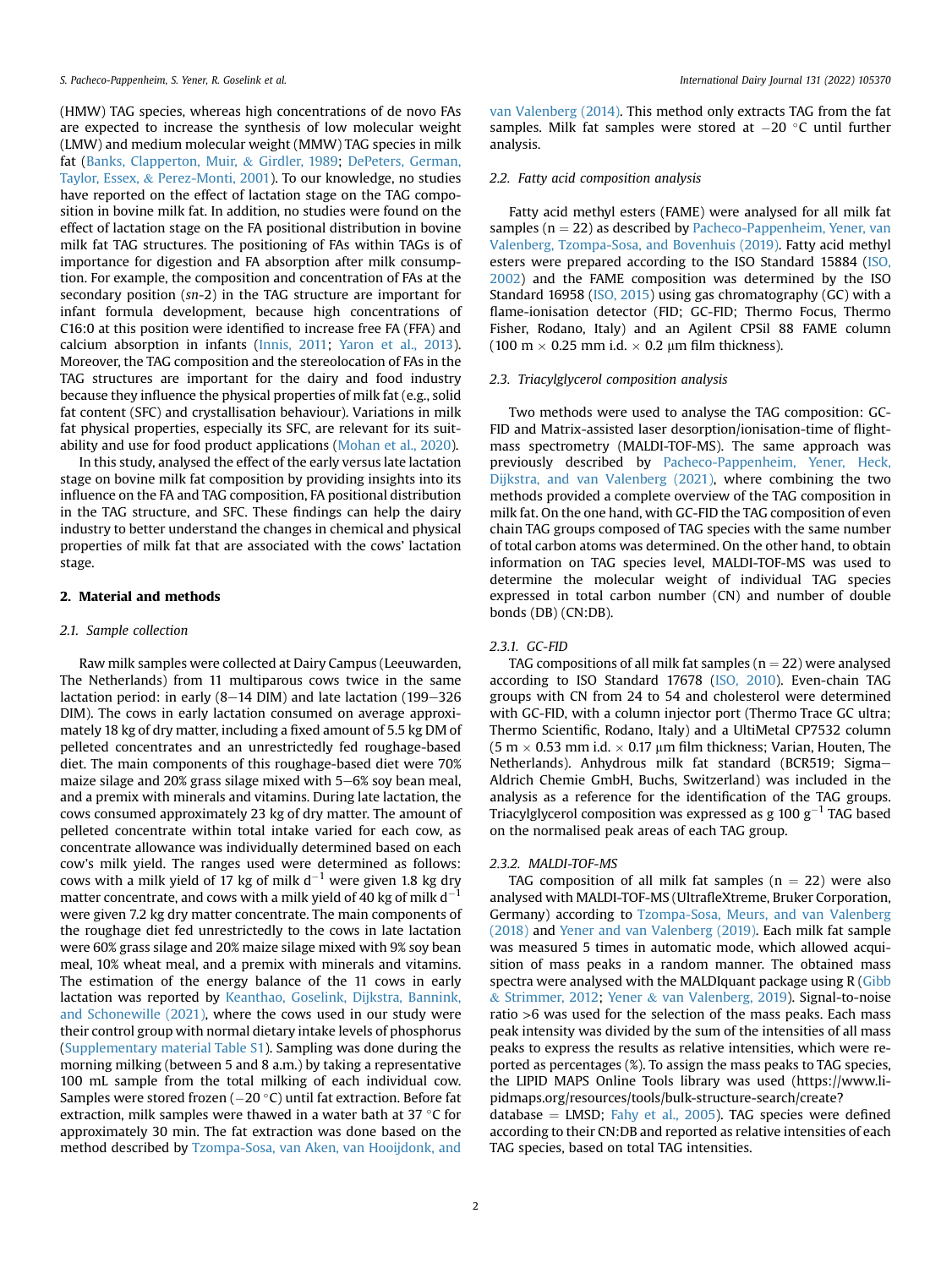#### 2.4. Regiospecific distribution analysis of fatty acids

The composition of FAs at the sn-2 position of TAG structures was analysed for all milk fat samples ( $n = 22$ ) based on the JOCS/ AOCS Joint Method Ch3a-19 ([AOCS, 2019](#page-7-6)). In this method, enzymatic transesterification using Candida antarctica Lipase (fraction B; Novozym 435 (10,000 PLU g $^{-1}$ ), Novozymes A/S, Frederiksberg, Denmark) was performed to determine the FA composition at the sn-2 position in the TAG structures. After the enzymatic transesterification, the 2-monoacylglycerol fractions of the 22 samples were collected through solid-phase extraction and analysed for FAME composition. The FAMEs were prepared and analysed as described in the FA composition analysis section. The FA composition at the sn-2 position was calculated and expressed in molar percentages (%). The FA composition at the sn-1 (3) (the sum of the FAs at the sn-1 and sn-3 positions) was calculated based on the analysed composition at the sn-2 position. As described by [Tzompa-Sosa et al. \(2014\),](#page-8-10) intra- and interpositional distribution approaches were used to describe the FA positional distribution in the TAG structure. The intrapositional distribution assesses the FA relative concentrations (mol %) at the sn-2 and sn-1 (3) positions, whereas the interpositional distribution assesses the proportions (%) of FAs over the 3 positions in the TAG structures. Intrapositional and interpositional distributions were calculated based on [Tzompa-](#page-8-10)[Sosa et al. \(2014\):](#page-8-10)

Intrapositional distribution calculations [sn-1 (3)]:

 $sn-1(3)_{FAi} = (TAG_i \times 3 - sn-2_{FAi})/ 2$  (Eq. 1)

where sn-1 (3)<sub>FAi</sub> is the molar percentage of the FA at sn-1 (3) positions, TAG<sub>i</sub> is the molar percentage of the FAs in TAGs and  $sn-2_{FAi}$ is the molar percentage of the FA measured at the sn-2 position.

Interpositional distribution calculations:

sn-2:

% sn-2<sub>FAi</sub> =  $[sn-2<sub>FAi</sub>/(sn-2<sub>FAi</sub> + (sn-1(3)<sub>FAi</sub> x 2)] \times 100$  (Eq. 2)

sn-1 (3):

% sn-1(3)<sub>FAi</sub> = sn-1(3)<sub>FAi</sub> x 2)/ [sn-2<sub>FAi</sub> + (sn-1(3)<sub>FAi</sub> x 2)] $\times$ 100 (Eq. 3)

where  $\frac{g}{g}$  sn-2<sub>FAi</sub> is the proportion of the FA at the sn-2 position,  $\frac{g}{g}$  sn-1 (3) $_{FAi}$  is the proportion of the FA at the sn-1 (3) positions,  $sn-2_{FAi}$  is the molar percentage of the FA measured at the  $sn-2$ position and  $sn-1$  (3)<sub>FAi</sub> is the molar percentage of the FA at  $sn-1$  (3) positions calculated with equation (1).

#### 2.5. Solid fat content analysis

The SFC analysis was carried out by nuclear magnetic resonance (NMR; Bruker mq20 minispec NMR analyser, Bruker, Mississauga, ON, Canada) according to the AOCS Official Method Cd 16b-93 ([AOCS, 2017\)](#page-7-7). The SFC was determined at 0, 10, 20, 25, 30, and 40  $\degree$ C. The parameters for the NMR were a frequency of 19.95 MHz, a dead time of 0.0073 ms and a cell temperature of 40  $\degree$ C. Milk fat samples were totally melted using a water bath at 40  $\degree$ C and once melted 1 g of sample was transferred into an NMR glass tube (diameter 10 mm, length 150 mm, wall thickness 0.6 mm) (Bruker Nederland B.V., Leiderdorp, Netherlands). Before analysis of the SFC, the tubes containing the milk fat samples were heated to 100  $\degree$ C for 15 min followed by 15 min at 60 $\degree$ C and then cooled to 0 $\degree$ C for 60 min. At 0 $\degree$ C, the SFC was measured and, after that, the samples were kept for 30  $\pm$  1 min at each temperature (10, 20, 25, 30, and 40 °C) before subsequent SFC measurements.

#### 2.6. Statistical analysis

The effect of lactation stage on milk FA composition, TAG composition, FA regiospecific distribution in the TAG structures, and SFC was tested with one-way ANOVA with repeated measures. The cut-off value defined for significant differences was  $P < 0.05$ . All statistical analyses were performed with IBM SPSS Statistics 25.0 software (2017). Pearson correlation analysis was performed between FA, TAG, and SFC using R version 3.6.1 (2019).

#### 3. Results and discussion

#### 3.1. Fatty acid composition

The average milk fat content was not different between both lactation stages (4.50 g 100 g<sup>-1</sup> milk; [Table 1\)](#page-3-0). Most FAs were significantly affected by the stage of lactation ( $P < 0.05$ ), with the exceptions of C6:0, C8:0, C16:1cis9, C17:0anteiso, C18:0:1trans9, C18:1trans10, C18:1cis12, C18:1cis14, C18:2cis9,12 (linoleic acid; LA), C19:0, and C20:0 [\(Table 1\)](#page-3-0). Increased concentrations of C4:0, LCFAs  $\geq$ C17:0 and most of the unsaturated FAs (UFAs) were found in early lactation, whereas increased concentrations of mediumchain FAs (MCFAs; C10:0 to C16:0), C18:1cis15, C18:3cis9,12,15 (linolenic acid; ALA), C18:2cis9,trans11 (CLA), C20:3cis8,11,14 (DGLA), and C22:5cis7,10,13,16,19 (DPA) were found in late lactation. These results are in agreement with previous studies, where similar changes in bovine milk FA composition were reported between early and late lactation ([Garnsworthy et al., 2006;](#page-7-0) [Kay et al.,](#page-8-2) [2005;](#page-8-2) [Stoop et al., 2009\)](#page-8-3).

As expected, cows in early lactation were in negative energy balance due to the high energy requirements after calving for milk production (Supplementary material Table S1; [Garnsworthy et al.,](#page-7-0) [2006;](#page-7-0) [Keanthao et al., 2021](#page-8-9); [Stoop et al., 2009;](#page-8-3) [Van Knegsel et al.,](#page-8-4) [2005\)](#page-8-4). To fulfil their energy needs for milk production, cows start mobilising adipose tissue. This explains the increased concentrations of C18:0 and C18:1cis9 in early lactation [\(Table 1](#page-3-0)). Bovine adipose tissue is mainly composed of C16:0, C18:0, and C18:1cis9 ([Christie, 1981](#page-7-1)), so large proportions of these FAs are expected to be used by the mammary gland for milk fat synthesis. Moreover, in early lactation, we identified lower concentrations of de novo FAs from C10:0 to C15:0 and C16:0 (50% de novo formed; [Table 1](#page-3-0)). This may be the result of the limited energy availability for the synthesis of de novo FAs in the mammary gland due to the negative energy balance of cows in early lactation ([Van Knegsel et al., 2007\)](#page-8-18). In contrast to the de novo FAs, C4:0 concentrations were higher in early lactation compared with late lactation. This result is in line with previous studies, which suggested that the C4:0 increase in early lactation was related to the high concentrations of  $\beta$ hydroxybutyrate found in the blood after calving [\(Garnsworthy](#page-7-0) [et al., 2006;](#page-7-0) [Palmquist et al., 1993](#page-8-6)). Possibly, the high concentrations of  $\beta$ -hydroxybutyrate in the blood may have enhanced the formation and esterification of C4:0, which can be directly formed in the mammary epithelial cells from  $\beta$ -hydroxybutyrate taken up from the blood.

The results of this study showed a characteristic shift in the FA composition between early and late lactation [\(Garnsworthy et al.,](#page-7-0) [2006;](#page-7-0) [Kay et al., 2005](#page-8-2); [Stoop et al., 2009](#page-8-3)). However, the differences between the contents of maize and grass silage in the diets fed to the cows in early and late lactation might also be partly responsible for the variation found in FA composition. The diet fed to the cows in early lactation was relatively high in maize silage (~70%) and low in grass silage (~20%) compared with the diet in late lactation (maize ~20%, grass ~60%). Maize silage is rich in LA, whereas grass silage is rich in ALA. Based on these differences in FA composition between maize and grass silage, increased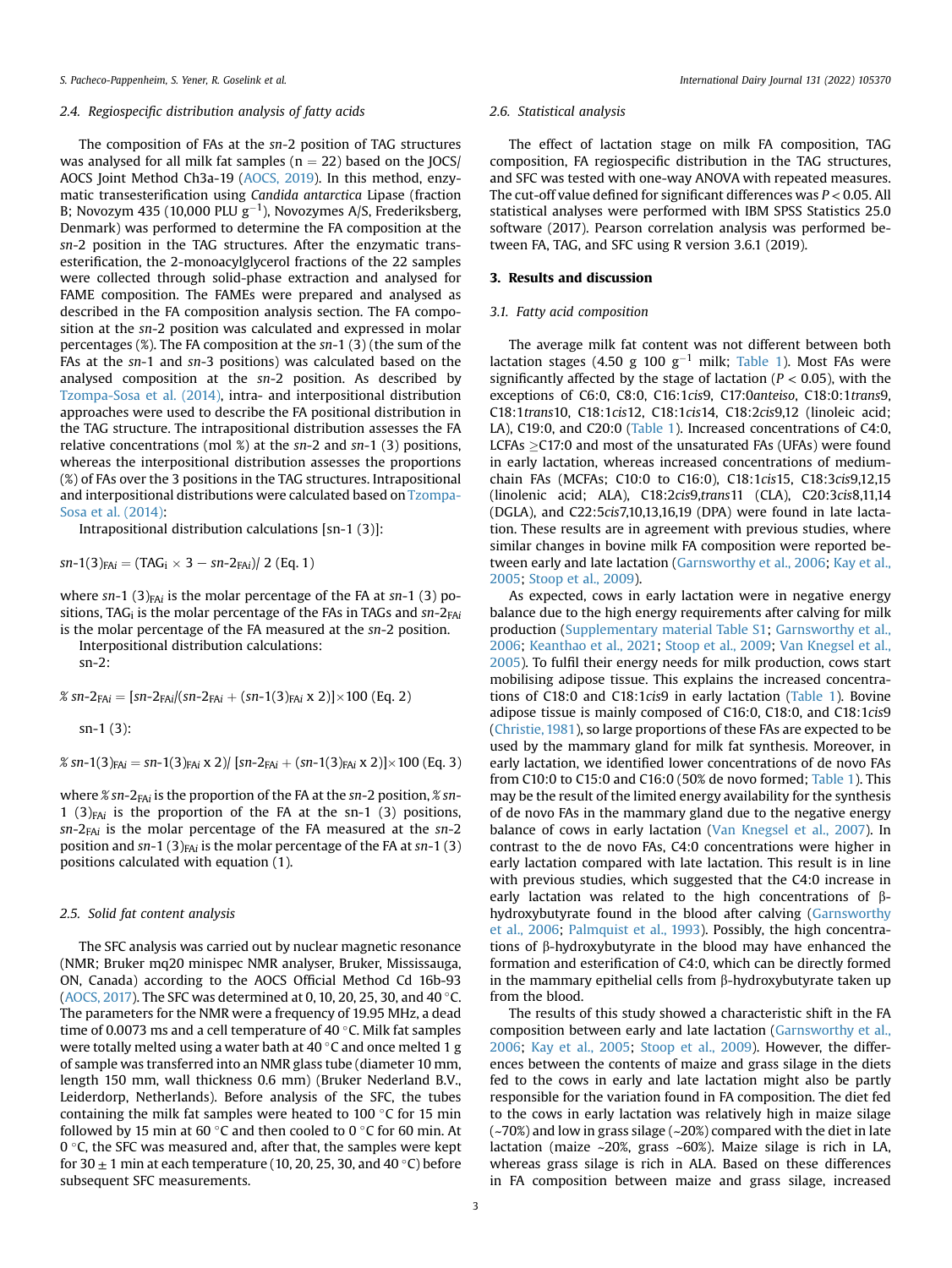#### <span id="page-3-0"></span>Table 1

Milk fatty acid (FA) composition (g 100  $g^{-1}$  total FAs) of cows in early and late lactation stages.<sup>8</sup>

| Item                                | Early |      | Late  |      | Lactation<br>stage effect |
|-------------------------------------|-------|------|-------|------|---------------------------|
|                                     | Mean  | SD   | Mean  | SD   | P value                   |
| Fat content (%)                     | 4.51  | 0.37 | 4.49  | 0.52 | 0.917                     |
| C4:0                                | 4.14  | 0.45 | 3.39  | 0.23 | < 0.001                   |
| C6:0                                | 2.34  | 0.39 | 2.36  | 0.14 | 0.868                     |
| C8:0                                | 1.16  | 0.30 | 1.34  | 0.11 | 0.091                     |
| C10:0                               | 2.42  | 0.85 | 3.23  | 0.41 | 0.014                     |
| C10:1cis9                           | 0.16  | 0.07 | 0.34  | 0.08 | 0.001                     |
| C12:0                               | 2.62  | 0.98 | 4.16  | 0.61 | 0.002                     |
| C14:0iso                            | 0.05  | 0.02 | 0.08  | 0.02 | 0.003                     |
| C14:0                               | 9.36  | 2.14 | 12.13 | 0.71 | 0.001                     |
| C14:1cis9                           | 0.62  | 0.22 | 1.19  | 0.31 | 0.001                     |
| C15:0iso                            | 0.18  | 0.04 | 0.25  | 0.04 | 0.005                     |
| C15:0anteiso                        | 0.32  | 0.07 | 0.49  | 0.07 | < 0.001                   |
| C15:0                               | 0.74  | 0.19 | 1.17  | 0.18 | 0.001                     |
| C16:0iso                            | 0.16  | 0.03 | 0.20  | 0.03 | 0.014                     |
| C16:0                               | 28.63 | 1.82 | 32.10 | 2.08 | 0.002                     |
| C16:1trans9                         | 0.20  | 0.03 | 0.16  | 0.03 | 0.011                     |
| C16:1cis9                           | 2.06  | 0.44 | 1.92  | 0.41 | 0.344                     |
| C17:0iso                            | 0.39  | 0.04 | 0.36  | 0.02 | 0.039                     |
| C17:0anteiso                        | 0.39  | 0.07 | 0.40  | 0.06 | 0.505                     |
| C17:0                               | 0.61  | 0.09 | 0.52  | 0.06 | 0.007                     |
| C17:1cis9                           | 0.33  | 0.09 | 0.22  | 0.05 | 0.003                     |
| C18:0                               | 11.34 | 1.25 | 8.34  | 1.64 | 0.001                     |
| C18:1trans6                         | 0.25  | 0.05 | 0.19  | 0.02 | 0.004                     |
| C18:1trans9                         | 0.16  | 0.01 | 0.15  | 0.01 | 0.304                     |
| $C18:1$ trans $10$                  | 0.21  | 0.03 | 0.23  | 0.06 | 0.169                     |
| C18:1trans11                        | 0.86  | 0.10 | 0.75  | 0.13 | 0.022                     |
| C18:1cis9                           | 24.88 | 5.13 | 18.48 | 2.09 | 0.005                     |
| C18:1cis11                          | 1.04  | 0.16 | 0.66  | 0.15 | 0.001                     |
| C <sub>18</sub> :1cis <sub>12</sub> | 0.19  | 0.04 | 0.19  | 0.03 | 0.641                     |
| C <sub>18</sub> :1cis <sub>13</sub> | 0.16  | 0.04 | 0.10  | 0.02 | 0.001                     |
| C18:1cis14                          | 0.31  | 0.04 | 0.34  | 0.02 | 0.087                     |
| C18:1cis15                          | 0.18  | 0.03 | 0.26  | 0.06 | 0.002                     |
| C18:2cis9,12 (LA)                   | 1.73  | 0.20 | 1.69  | 0.16 | 0.561                     |
| C18:3cis9,12,15 (ALA)               | 0.34  | 0.05 | 0.41  | 0.06 | 0.032                     |
| C18:2cis9,trans11 (CLA)             | 0.30  | 0.06 | 0.40  | 0.06 | 0.001                     |
| C19:0                               | 0.14  | 0.01 | 0.13  | 0.01 | 0.052                     |
| C20:0                               | 0.11  | 0.02 | 0.11  | 0.03 | 0.812                     |
| C20:3cis8,11,14 (DGLA)              | 0.05  | 0.02 | 0.08  | 0.02 | ${<}0.001$                |
| C20:4cis5,8,11,14 (AA)              | 0.13  | 0.02 | 0.12  | 0.02 | < 0.001                   |
| C22:5cis7,10,13,16,19 (DPA)         | 0.06  | 0.01 | 0.08  | 0.02 | 0.008                     |
| FA groups                           |       |      |       |      |                           |
| <b>SCFAs</b>                        | 10.22 | 1.51 | 10.71 | 0.77 | 0.348                     |
| <b>MCFAs</b>                        | 46.82 | 4.62 | 55.68 | 3.05 | 0.001                     |
| <b>LCFAs</b>                        | 42.48 | 5.79 | 32.77 | 3.57 | 0.002                     |
| <b>SFAs</b>                         | 65.27 | 5.62 | 71.10 | 2.59 | 0.010                     |
| <b>UFAs</b>                         | 34.39 | 5.61 | 28.29 | 2.51 | 0.008                     |

<span id="page-3-2"></span>a Collection of the early lactation milk samples was done between 8 and 14 days in milk (DIM) of the 11 cows; collection of the late lactation milk samples was done between 199 and 326 DIM of the 11 cows. The lactation stage effect was considered significant at  $P < 0.05$ . The total sum of the FA composition is 99.6%, 0.4% of the total FA composition is not included in the table due to low concentrations (<0.05%) in the GC-FID analysis. Abbreviations are: LA, linoleic acid; ALA, linolenic acid; CLA, conjugated linoleic acid; DGLA, dihomo-g-linolenic acid; AA, arachidonic acid; DPA, docosapentaenoic acid; SCFAs, short-chain FAs (sum of FAs with chain length <12); MCFAs, medium-chain FAs (sum of FAs with chain length  $\geq$ 12 and < 18); LCFAs, long-chain FAs (sum of FAs with chain length  $\geq$ 18); SFAs, saturated FAs; UFAs, unsaturated FAs.

concentrations of LA were expected in early lactation and increased concentrations of ALA were expected in late lactation, assuming that feed plays a major role in milk fat FA composition.

In a previous study, high concentrations of ALA lead to increased formation of intermediate biohydrogenation products such as CLA, C18:1trans FA, C18:1cis14, and C18:1cis15 ([Pacheco-Pappenheim](#page-8-14) [et al., 2021](#page-8-14)). This study indicates that the high concentration of grass silage in late lactation indeed resulted in increased concentrations of ALA, CLA and C18:1cis15. Overall, the major differences in the FA composition, being the increase in mobilised FAs versus de

novo FAs, could be related to lactation stage, yet some small additional differences between lactation stages in the concentrations of ALA, LA, CLA, and C18:1cis15 suggest that feed played a role as well. Moreover, the FA composition of our study matched with the differences in FA composition between early and late lactation of previous studies that assessed this effect ([Garnsworthy et al., 2006;](#page-7-0) [Stoop et al., 2009;](#page-8-3) [Van Knegsel et al., 2007\)](#page-8-18). However, in contrast to our study, these studies had similar feeding regimes at the different lactation stages. One of the few studies that evaluated the effect of lactation stage based on milk fat samples of dairy cattle fed different diets between lactation stages was that of [Bilal, Cue,](#page-7-8) [Mustafa, and Hayes \(2014\)](#page-7-8). In that study, regardless of the changes in the specific diet of each season (summer versus winter), lactation stage was the largest contributor to the variations in milk FA composition, showing the same shift of mobilised FAs versus de novo FAs between early and late lactation as in ours and previous studies [\(Garnsworthy et al., 2006](#page-7-0); [Stoop et al., 2009](#page-8-3); [Van Knegsel](#page-8-18) [et al., 2007\)](#page-8-18). This supports that in our study lactation stage seems to be the main driving factor responsible for the milk FA compositional differences. However, it should be acknowledged that milk FA composition may also be influenced by differences in the feeding regimes.

#### 3.2. Triacylglycerol composition

TAG composition between early and late lactation changed significantly. [Table 2](#page-3-1) presents the TAG composition in early and late lactation as analysed by GC-FID. The MMW TAGs CN38 and CN40 and the HMW TAGs CN52 and CN54 increased ( $P < 0.05$ ) in early lactation, whereas in late lactation the LMW TAGs CN32 and CN34 and the MMW TAGs CN42 to CN48 increased ( $P < 0.05$ ). Similar variations in TAG composition were also identified by MALDI-TOF-MS between early and late lactation (Supplementary material Table S2).

#### <span id="page-3-1"></span>Table 2

Milk fat triacylglycerol (TAG) composition (g  $100 g^{-1}$  total TAGs) from cows in early [a](#page-3-3)nd late lactation stages analysed by GC-flame ionisation detector.<sup>8</sup>

| Item             | TAG group  | Early |      | Late  |      | Lactation stage effect |
|------------------|------------|-------|------|-------|------|------------------------|
|                  |            | Mean  | SD   | Mean  | SD   | P value                |
| Cholesterol      |            | 0.26  | 0.03 | 0.33  | 0.04 | 0.001                  |
| <b>TAG</b>       |            |       |      |       |      |                        |
| CN24             | <b>LMW</b> | 0.03  | 0.01 | 0.03  | 0.01 | 0.910                  |
| <b>CN26</b>      | <b>LMW</b> | 0.24  | 0.07 | 0.26  | 0.04 | 0.515                  |
| <b>CN28</b>      | <b>LMW</b> | 0.53  | 0.17 | 0.60  | 0.08 | 0.218                  |
| <b>CN30</b>      | <b>LMW</b> | 0.98  | 0.32 | 1.24  | 0.17 | 0.059                  |
| CN32             | <b>LMW</b> | 2.03  | 0.67 | 2.76  | 0.36 | 0.023                  |
| CN34             | <b>LMW</b> | 4.96  | 1.22 | 6.36  | 0.67 | 0.019                  |
| CN36             | <b>LMW</b> | 10.78 | 1.23 | 11.15 | 0.87 | 0.465                  |
| <b>CN38</b>      | <b>MMW</b> | 14.67 | 1.23 | 12.23 | 0.57 | < 0.001                |
| <b>CN40</b>      | <b>MMW</b> | 10.95 | 0.69 | 9.70  | 0.34 | < 0.001                |
| CN42             | <b>MMW</b> | 6.34  | 1.30 | 7.87  | 0.61 | 0.016                  |
| <b>CN44</b>      | <b>MMW</b> | 5.33  | 1.50 | 7.81  | 0.72 | 0.002                  |
| <b>CN46</b>      | <b>MMW</b> | 5.68  | 1.44 | 8.53  | 0.68 | 0.001                  |
| <b>CN48</b>      | <b>MMW</b> | 7.69  | 1.08 | 9.89  | 0.44 | < 0.001                |
| CN <sub>50</sub> | <b>HMW</b> | 11.71 | 1.68 | 10.67 | 0.97 | 0.166                  |
| <b>CN52</b>      | <b>MMW</b> | 12.47 | 4.26 | 7.61  | 1.71 | 0.015                  |
| CN <sub>54</sub> | <b>MMW</b> | 5.36  | 2.00 | 2.96  | 0.99 | 0.017                  |
| TAG groups       |            |       |      |       |      |                        |
|                  | <b>LMW</b> | 19.54 | 3.61 | 22.40 | 2.04 | 0.077                  |
|                  | <b>MMW</b> | 50.66 | 4.38 | 56.02 | 1.93 | 0.013                  |
|                  | <b>HMW</b> | 29.54 | 7.78 | 21.24 | 3.60 | 0.025                  |

<span id="page-3-3"></span>a Collection of the early lactation milk samples was done between 8 and 14 DIM of the 11 cows; collection of the late lactation milk samples was done between 199 and 326 DIM of the 11 cows. The lactation stage effect was considered significant at  $P < 0.05$ . Abbreviations are: LMW, low molecular weight TAG (sum of CN24 to CN36); MMW, medium molecular weight TAG (sum of CN38 to CN48); HMW, high molecular weight TAG (sum of CN50 to CN54).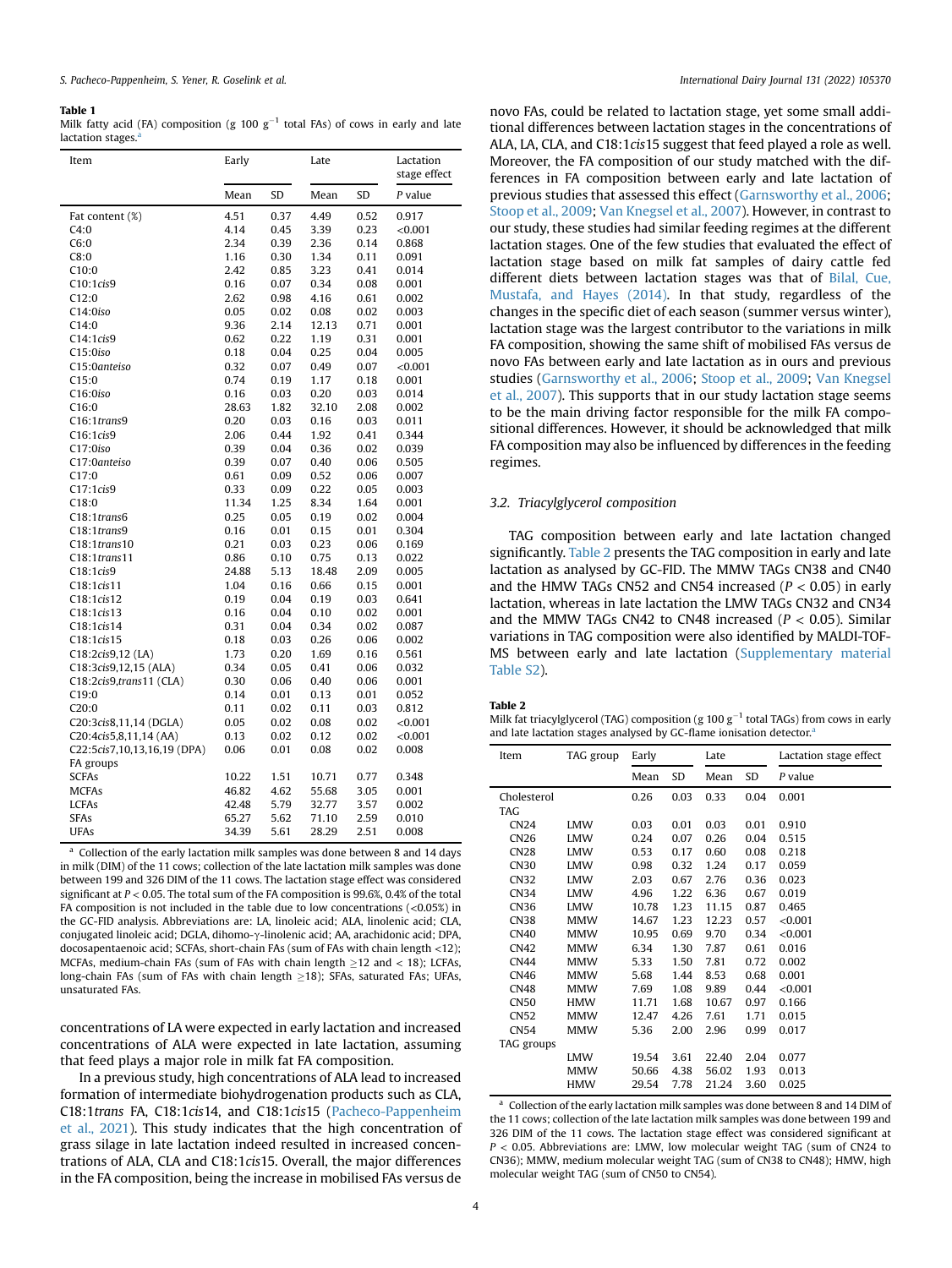These variations in the TAG composition can be explained by the changes in the FA composition in each lactation stage [\(Table 1\)](#page-3-0). The LMW and MMW TAG groups are mainly composed of de novo FAs, whereas HMW TAG group are mainly composed of LCFAs [\(Liu, Li,](#page-8-19) [Pryce,](#page-8-19) & [Rochfort, 2020](#page-8-19)). This was supported by Pearson correlation analyses between the TAG and FA composition as analysed by GC-FID (Supplementary material Table S3), where the HMW TAGs CN52 and CN54 showed high positive correlations ( $r > 0.6$ ;  $P < 0.05$ ) with C18:0, C18:1cis9, C18:1cis11, and C18:1cis13, and high negative correlations ( $r < -0.6$ ;  $P < 0.05$ ) with de novo FAs. The LMW TAGs CN32 and CN34 and the MMW TAGs CN42 to CN48 were positively correlated ( $r > 0.6$ ;  $P < 0.05$ ) with mainly SCFAs and MCFAs (C8:0 to C16:0) and negatively correlated ( $r < -0.6$ ;  $P < 0.05$ ) with LCFAs C17:0 to C18:1cis13 (Supplementary material Table S3). We, therefore, suggest that the high availability of the LCFAs and UFAs (mainly C18:0 and C18:1cis9, respectively) mobilised from body fat in early lactation underlies the increased synthesis of HMW TAG species (especially CN52 and CN54) in the mammary gland. Supporting this hypothesis, MALDI-TOF-MS data showed that in early lactation higher amounts of unsaturated HMW species were formed ([Fig. 1,](#page-4-0) Supplementary material Table S2).

Next to the HMW TAG species, the MMW TAG species CN38 and CN40 were reported to also include C16:0, C18:0, and C18:1cis9, together with de novo short chain FAs, in their structures [\(Gresti,](#page-8-20) [Bugaut, Maniongui,](#page-8-20) & [Bezard, 1993](#page-8-20); [Liu et al., 2020\)](#page-8-19). The TAGs CN38 and CN40 presented high positive correlations ( $r > 0.6$ ; P < 0.05) with C18:0, C18:1cis9, C18:1cis11 and C18:1cis13 similar to the correlations observed for the HMW TAG (Supplementary material Table S3). For this reason, it is likely that the high availability of C18:0 and C18:1cis9 in early lactation also led to the increased synthesis of TAG species CN38 and CN40. In late lactation, on the other hand, the high concentrations of de novo FAs C8:0 to C16:0 may have increased the formation of the LMW TAG species CN32 and CN34 and the MMW TAG species CN42-CN48.

<span id="page-4-0"></span>

Fig. 1. Milk fat saturated, mono- and polyunsaturated triacylglycerol (TAG) profiles (relative intensity; %) from cows in early and late lactation stages analysed by MALDI-TOF-MS. Differences between low, medium, and high molecular weight (LMW, MMW, and HMW) TAG species are presented separately in each TAG profile. Early lactation LMW, MMW and HMW TAG profiles are presented in dark grey  $(\blacksquare)$  and late lactation LMW, MMW and HMW TAG profiles are presented in light grey ( $\Box$ ). Asterisks (\*) indicate significant differences ( $P < 0.05$ ) between early and late lactation LMW, MMW, and HMW TAG species.

Looking more in-depth at the effect of lactation stage on the saturation degree of TAG species, [Fig. 1](#page-4-0) presents the variations of the saturated, mono-, and polyunsaturated TAG species between early and late lactation, assessed separately for the LMW, MMW, and HMW TAG groups. Regardless of the saturation degree, the HMW TAG species increased ( $P < 0.05$ ) in early lactation and most LMW and the MMW TAG species increased ( $P < 0.05$ ) in late lactation ([Fig. 1;](#page-4-0) Supplementary material Table S2). Based on the FAs identified in each TAG group structure, combined with the Pearson correlation analysis (Supplementary material Table S3; [Liu](#page-8-19) [et al., 2020\)](#page-8-19), we suggest that the high abundance of C18:0 and C18:1 FA isomers (mainly C18:1cis9) enhanced the formation of saturated, mono- and polyunsaturated HMW TAG species in early lactation. On the other hand, in late lactation, the high concentrations of de novo FAs and C16:0 increased the formation of saturated and polyunsaturated LMW TAG species and all MMW TAGs (saturated, mono-, and polyunsaturated).

# 3.3. Regiospecific positional distribution of FAs in the TAGs

Higher concentrations of C18:0 and C18:1cis9 in early lactation and higher concentrations of C16:0 in late lactation may have affected the FA positional distribution in the TAG structures. These three major FAs in milk fat are esterified in most TAG species; hence, changes in their total abundance, and thereby their availability for TAG synthesis in the mammary gland, can be expected to affect FA positional distribution in the TAG structures. To examine this effect, first we analysed the FA composition at the sn-2 and sn-1 (3) positions using the intrapositional distribution. The intrapositional distribution provides information on the FA relative concentrations (mol  $\%$ ) at the sn-2 and sn-1 (3) positions in the TAG structures. Second, based on these results, the interpositional distribution was determined, where the proportions of a specific FA over the three positions ( $sn-2$  and  $sn-1$  (3)) in early and late lactation was calculated. Knowing the proportions of a FA at the sn-2 and sn-1 (3) positions is a suitable approach to analyse the esterification preferences of FAs in the TAG structures and to understand the mechanisms for TAG synthesis in the mammary gland ([Blasi et al., 2008;](#page-7-9) [Tzompa-Sosa et al., 2014](#page-8-10)). With the interpositional distribution, a FA distributed over the three sn-positions in TAG structure represents 100%, meaning that based on equal FA distribution the proportion of each individual sn-position corresponds to 33.3%. Combining intra- and interpositional distributions, we were able to determine the influence of lactation stage on the FA abundance variation and the FA esterification preferences at the sn-2 and sn-1 (3) positions in the TAG structures.

[Table 3](#page-5-0) presents the results of the FA interpositional distributions in early and late lactation stages. At the sn-2 position, FA proportions larger than 33.3% indicate an esterification preference, whereas proportions larger than 66.7% at the sn-1 (3) positions indicate an esterification preference for these positions. We identified that, regardless of the lactation stage, the FAs that were preferentially esterified at the sn-2 position were the MCFAs from C12:0 to C16:1cis9, C17:0, C17:1cis9, C18:1cis9, LA, and ALA. Moreover, the FAs that were preferentially esterified at the sn-1 (3) positions were the SCFAs from C4:0 to C10:0, C18:0, C18:1cis9, C18:1cis11, and C20:0. These esterification preferences of the FAs are in accordance with previous studies ([Blasi et al., 2008](#page-7-9); [Parodi,](#page-8-21) [1983](#page-8-21); [Tzompa-Sosa et al., 2014](#page-8-10)). In addition, we also found differences in the FA interpositional distributions at both positions between lactation stages. At the sn-2 position, early lactation milk fat samples had higher proportions of C4:0 to C15:0, C16:0, C16:1cis9, C17:0, C17:1cis9, C18:1cis11, C20:0, and C18:3cis9,12,15 (P < 0.05). Late lactation milk fat samples had higher proportions of C17:0iso, C16:1trans9, and C18:1cis9 at the sn-2 position ( $P < 0.05$ ). The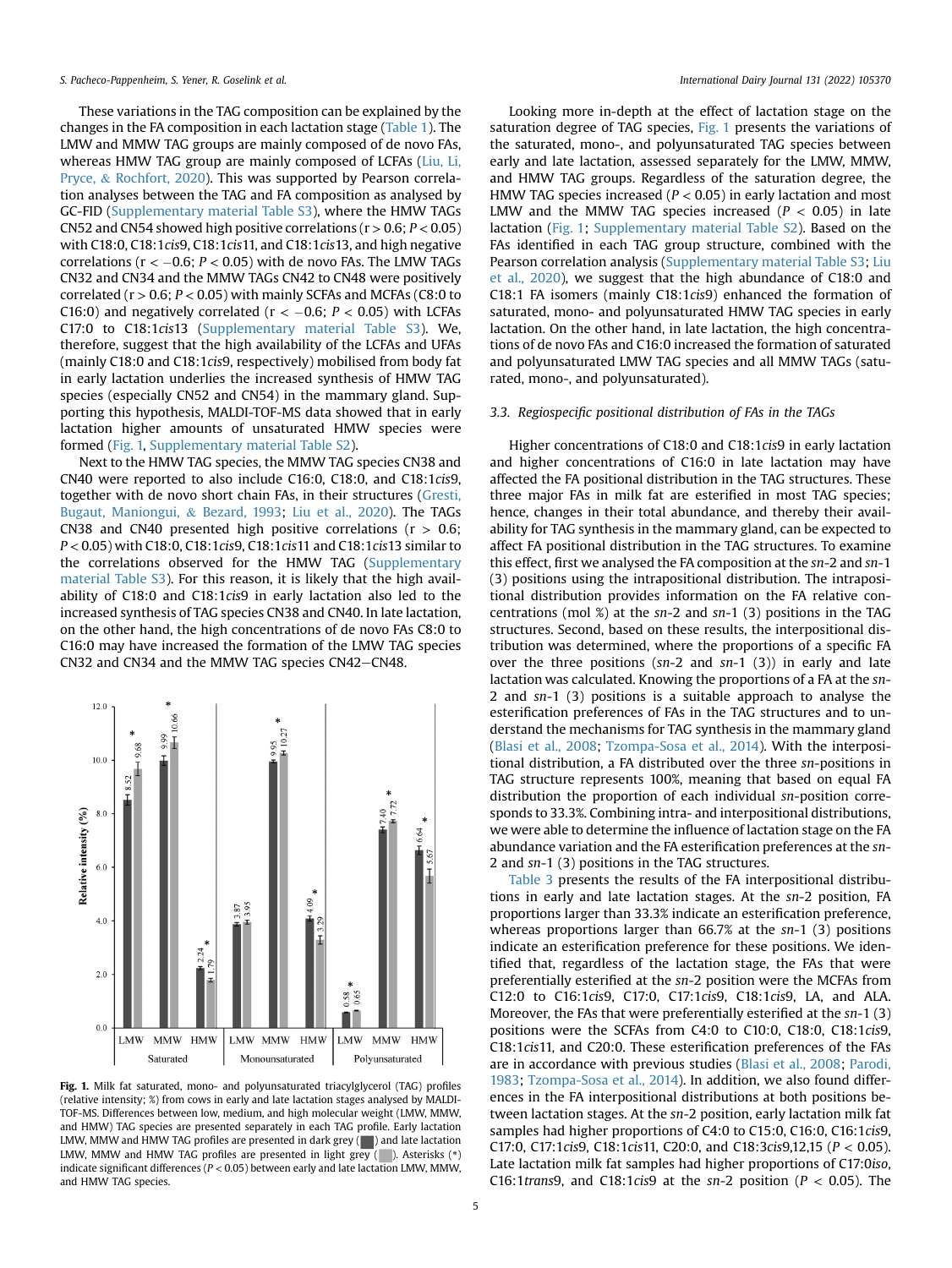#### <span id="page-5-0"></span>Table 3

|  | Interpositional distribution of fatty acids (FAs) in milk fat triacylglycerol structures of cows in early and late lactation stages. <sup>a</sup> |  |
|--|---------------------------------------------------------------------------------------------------------------------------------------------------|--|
|--|---------------------------------------------------------------------------------------------------------------------------------------------------|--|

| Fatty acid             | $sn-2$ |      |       |      |                           | $sn-1(3)$ |      |       |      |                           |
|------------------------|--------|------|-------|------|---------------------------|-----------|------|-------|------|---------------------------|
|                        | Early  |      | Late  |      | Lactation stage<br>effect | Early     |      | Late  |      | Lactation stage<br>effect |
|                        | Mean   | SD   | Mean  | SD   | $P$ value                 | Mean      | SD   | Mean  | SD   | $P$ value                 |
| C4:0                   | 0.84   | 0.13 | 0.70  | 0.11 | 0.040                     | 99.16     | 0.13 | 99.30 | 0.11 | 0.040                     |
| C6:0                   | 3.98   | 0.59 | 3.87  | 0.81 | 0.592                     | 96.02     | 0.59 | 96.13 | 0.81 | 0.592                     |
| C8:0                   | 28.66  | 2.78 | 26.59 | 1.93 | 0.001                     | 71.34     | 2.78 | 73.41 | 1.93 | 0.001                     |
| C10:0                  | 29.15  | 2.21 | 26.34 | 1.57 | < 0.001                   | 70.85     | 2.21 | 73.66 | 1.57 | < 0.001                   |
| C12:0                  | 52.78  | 4.74 | 44.89 | 1.17 | < 0.001                   | 47.22     | 4.74 | 55.11 | 1.17 | < 0.001                   |
| C14:0                  | 65.65  | 4.14 | 56.97 | 2.15 | < 0.001                   | 34.35     | 4.14 | 43.03 | 2.15 | < 0.001                   |
| C14:1cis9              | 55.06  | 4.22 | 49.09 | 1.23 | 0.001                     | 44.94     | 4.22 | 50.91 | 1.23 | 0.001                     |
| C15:0iso               | 60.01  | 4.98 | 55.51 | 3.35 | 0.017                     | 39.99     | 4.98 | 44.49 | 3.35 | 0.017                     |
| C15:0anteiso           | 73.10  | 3.63 | 67.05 | 1.98 | 0.001                     | 26.90     | 3.63 | 32.95 | 1.98 | 0.001                     |
| C15:0                  | 57.85  | 4.30 | 48.58 | 2.74 | < 0.001                   | 42.15     | 4.30 | 51.42 | 2.74 | < 0.001                   |
| C16:0iso               | 64.53  | 8.90 | 61.47 | 5.99 | 0.354                     | 35.47     | 8.90 | 38.53 | 5.99 | 0.354                     |
| C16:0                  | 51.26  | 2.95 | 44.21 | 2.68 | < 0.001                   | 48.74     | 2.95 | 55.79 | 2.68 | < 0.001                   |
| C16:1trans9            | 13.55  | 2.48 | 15.74 | 2.28 | 0.020                     | 86.45     | 2.48 | 84.26 | 2.28 | 0.020                     |
| C16:1cis9              | 66.67  | 4.43 | 60.99 | 1.40 | 0.002                     | 33.33     | 4.43 | 39.01 | 1.40 | 0.002                     |
| $C17:0$ iso            | 40.63  | 3.50 | 44.45 | 3.14 | 0.008                     | 59.37     | 3.50 | 55.55 | 3.14 | 0.008                     |
| C17:0 anteiso          | 52.25  | 3.65 | 53.62 | 4.13 | 0.379                     | 47.75     | 3.65 | 46.38 | 4.13 | 0.379                     |
| C17:0                  | 43.78  | 3.60 | 38.09 | 3.39 | 0.006                     | 56.22     | 3.60 | 61.91 | 3.39 | 0.006                     |
| C17:1cis9              | 63.94  | 4.43 | 57.54 | 2.98 | 0.002                     | 36.06     | 4.43 | 42.46 | 2.98 | 0.002                     |
| C18:0                  | 20.01  | 1.61 | 20.91 | 1.91 | 0.129                     | 79.99     | 1.61 | 79.09 | 1.91 | 0.129                     |
| C18:1trans             | 13.54  | 3.17 | 15.51 | 5.89 | 0.368                     | 86.46     | 3.17 | 84.49 | 5.89 | 0.368                     |
| C18:1cis9              | 32.94  | 1.61 | 35.53 | 2.35 | 0.002                     | 67.06     | 1.61 | 64.47 | 2.35 | 0.002                     |
| C18:1cis11             | 13.20  | 1.99 | 10.15 | 1.26 | 0.003                     | 86.80     | 1.99 | 89.85 | 1.26 | 0.003                     |
| C18:2cis9,12 (LA)      | 49.03  | 3.12 | 48.56 | 2.67 | 0.708                     | 50.97     | 3.12 | 51.44 | 2.67 | 0.708                     |
| C18:3cis9,12,15 (ALA)  | 41.55  | 2.91 | 38.79 | 1.68 | 0.006                     | 58.45     | 2.91 | 61.21 | 1.68 | 0.006                     |
| C18:2cis9,trans11(CLA) | 31.35  | 2.56 | 31.46 | 2.01 | 0.883                     | 68.65     | 2.56 | 68.54 | 2.01 | 0.883                     |
| C20:0                  | 14.77  | 6.61 | 10.24 | 2.06 | 0.017                     | 85.23     | 6.61 | 89.76 | 2.06 | 0.017                     |
| C20:4cis5,8,11,14 (AA) | 27.48  | 3.45 | 26.48 | 2.52 | 0.449                     | 72.52     | 3.45 | 73.52 | 2.52 | 0.449                     |

<span id="page-5-1"></span><sup>a</sup> The interpositional distribution at the sn-2 and sn-1 (3) positions are expressed in mol (%). Collection of the early lactation milk samples was done between 8 and 14 DIM of the 11 cows; collection of the late lactation milk samples was done between 199 and 326 DIM of the 11 cows. The lactation stage effect was considered significant at  $P < 0.05$ . Abbreviations are: LA, linoleic acid; ALA, linolenic acid; CLA, conjugated linoleic acid; AA, arachidonic acid.

opposite trends were observed at the sn-1 (3) position. These shifts from sn-2 to sn-1 (3) positions in the TAG structure between lactation stages may be related to the differences in the availability of C16:0, 18:0, and C18:1cis9 for TAG synthesis in each lactation stage. In early lactation, high concentrations of C18:0 and C18:1cis9 may have enhanced the proportions of most FAs (mainly de novo FAs and C16:0) at the sn-2 position, and resulted in decreased proportions of the same FA at the sn-1 (3) position in the TAG structures. On the other hand, high concentrations of de novo FAs and C16:0 in late lactation may have enhanced the proportions of most de novo FAs at the sn-1 (3) positions, which in turn decreased the proportions of these FAs at the sn-2 position.

It was previously suggested by [Tzompa-Sosa et al. \(2014\)](#page-8-10) that high abundance of C16:0 may increase the activity of the glycerol-3-phospate acyltransferase (GPAT) enzyme towards C16:0 that is responsible for the esterification of FAs at the sn-1 position during TAG synthesis in the mammary gland. The high availability of C16:0 in the TAGs in late lactation may have increased the activity of the GPAT enzyme towards different FAs, and thereby increased the proportions of mainly de novo FAs at the sn-1 position and decreased the proportions of these FAs at the sn-2 position in the TAG structure. To balance the higher proportions of C16:0 at the sn-1 (3) positions in late lactation, the proportions of C18:1cis9 were increased at the sn-2 position in the TAG structures. These results were similar to those of [Tzompa-Sosa et al. \(2014\),](#page-8-10) who showed the same trends for interpositional distribution of C16:0 and C18:1cis9.

[Table 4](#page-6-0) presents the intrapositional distribution at the sn-2 and sn-1 (3) positions in the TAG structures at each lactation stage. Regardless of the lactation stage, we identified that the most abundant FAs at the sn-2 position were C14:0, C16:0, 18:0, and C18:1cis9 and at the sn-1 (3) were FAs C4:0, C16:0, C18:0, and C18:1cis9. These results are in agreement with previous studies

([Blasi et al., 2008;](#page-7-9) [Jensen, 2002](#page-8-0); [Tzompa-Sosa et al., 2014](#page-8-10)). In early lactation, higher concentrations of C4:0, C16:0, C17:0, C17:1cis9, C18:0, C18:1cis9, and C20:0 were identified at the sn-2 position. At this same position in late lactation, concentrations of de novo FAs C12:0 to C15:0, ALA and DGLA were higher. Similar to the sn-2 position, at the sn-1 (3) positions increased concentrations of C4:0, C17:0iso, C16:1trans9, C17:1cis9, C18:0, C18:1trans FAs, C18:1cis9, and C18:1cis11 were found in early lactation, and in late lactation increased concentrations of de novo FAs from C8:0 to C16:0, ALA and DGLA were found. Except for C16:0, all these described changes in FA esterification at the sn-2 and sn-1 (3) positions are in line with the overall FA composition of each lactation stage [\(Table 1](#page-3-0)). These results suggest that, with the exception of C16:0, increased total abundance of a FAs in the TAGs leads to increases at both the sn-2 and sn-1 (3) positions. Similar trends were previously reported by [Parodi \(1983\).](#page-8-21) At the sn-2 position, the C16:0 concentration was higher in early lactation, whereas at the sn-1 (3) position, the C16:0 concentration was higher in late lactation. Thus, it can be suggested that the C16:0 concentration may play an important role in the positioning of FAs. It is possible that the high concentrations of C16:0 in the TAGs in late lactation may have increased GPAT activity towards C16:0 and therefore resulted in higher concentrations of C16:0 at the sn-1 (3) positions and lower concentrations of C16:0 at the sn-2 position ([Parodi, 1983;](#page-8-21) [Tzompa-Sosa et al., 2014](#page-8-10)). All in all, the results indicate that the differences between lactation stages in the FA distribution in the TAG structures were due to the changes in the overall concentrations of FAs at each lactation stage [\(Table 1\)](#page-3-0). Alterations in the total FA concentrations in the TAG structures resulted in changes in the abundance and the proportions of the FAs at the sn-2 and sn-1 (3) positions in the TAG structures, yet without affecting the main esterification preferences of the FAs ([Table 3\)](#page-5-0).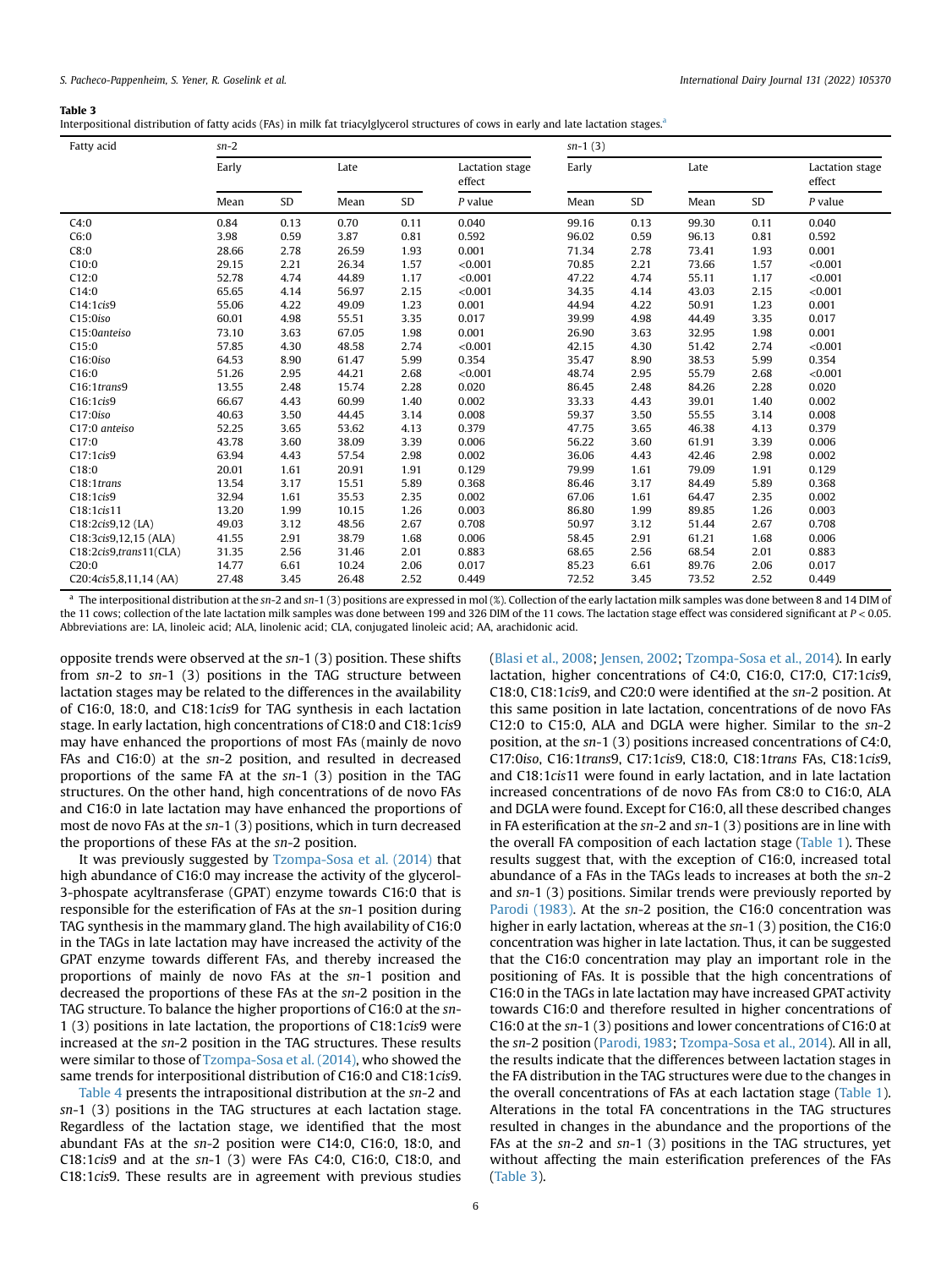#### <span id="page-6-0"></span>Table 4

Intrapositional distribution of fatty acids (FA) in milk fat triacylglycerol structures of cows in their early and late lactation stages. The intrapositional distribution at the sn-2 and sn-1 (3) positions [a](#page-6-2)re expressed in mol  $(\%)^3$ 

| Fatty acid              | $sn-2$ |      |       |      |                        | $sn-1(3)$ |      |       |      |                        |
|-------------------------|--------|------|-------|------|------------------------|-----------|------|-------|------|------------------------|
|                         | Early  |      | Late  |      | Lactation stage effect | Early     |      | Late  |      | Lactation stage effect |
|                         | Mean   | SD   | Mean  | SD   | $P$ value              | Mean      | SD   | Mean  | SD   | $P$ value              |
| C4:0                    | 0.43   | 0.08 | 0.30  | 0.06 | 0.001                  | 25.36     | 2.65 | 20.83 | 1.17 | < 0.001                |
| C6:0                    | 0.69   | 0.14 | 0.68  | 0.14 | 0.843                  | 8.30      | 1.20 | 8.41  | 0.41 | 0.770                  |
| C8:0                    | 1.74   | 0.37 | 1.89  | 0.18 | 0.265                  | 2.20      | 0.57 | 2.61  | 0.19 | 0.036                  |
| C10:0                   | 2.86   | 0.89 | 3.50  | 0.40 | 0.057                  | 3.54      | 1.26 | 4.91  | 0.62 | 0.005                  |
| C12:0                   | 4.53   | 1.32 | 6.28  | 0.83 | 0.005                  | 2.13      | 0.96 | 3.87  | 0.55 | 0.001                  |
| C14:0iso                | 0.13   | 0.03 | 0.17  | 0.03 | 0.007                  | 0.00      | 0.02 | 0.03  | 0.02 | 0.005                  |
| C14:0                   | 17.32  | 2.96 | 19.72 | 0.99 | 0.015                  | 4.66      | 1.46 | 7.46  | 0.63 | < 0.001                |
| C14:1cis9               | 0.96   | 0.27 | 1.67  | 0.45 | 0.001                  | 0.41      | 0.18 | 0.86  | 0.21 | 0.001                  |
| C15:0iso                | 0.29   | 0.05 | 0.36  | 0.05 | 0.002                  | 0.10      | 0.04 | 0.15  | 0.04 | 0.010                  |
| C15:0anteiso            | 0.62   | 0.12 | 0.86  | 0.12 | < 0.001                | 0.12      | 0.04 | 0.21  | 0.03 | < 0.001                |
| C15:0                   | 1.13   | 0.24 | 1.50  | 0.16 | 0.002                  | 0.42      | 0.14 | 0.80  | 0.15 | < 0.001                |
| C16:0iso                | 0.25   | 0.04 | 0.30  | 0.06 | 0.050                  | 0.07      | 0.02 | 0.10  | 0.03 | 0.043                  |
| C16:0                   | 36.27  | 2.35 | 35.10 | 2.47 | 0.020                  | 17.29     | 1.85 | 22.18 | 1.79 | < 0.001                |
| C16:1trans9             | 0.07   | 0.01 | 0.06  | 0.01 | 0.336                  | 0.21      | 0.04 | 0.17  | 0.03 | 0.011                  |
| C16:1cis9               | 3.42   | 0.82 | 2.90  | 0.59 | 0.052                  | 0.85      | 0.23 | 0.93  | 0.21 | 0.311                  |
| C17:0iso                | 0.36   | 0.04 | 0.37  | 0.03 | 0.433                  | 0.27      | 0.04 | 0.23  | 0.02 | 0.016                  |
| C17:0anteiso            | 0.47   | 0.07 | 0.50  | 0.07 | 0.183                  | 0.22      | 0.05 | 0.22  | 0.05 | 0.990                  |
| C17:0                   | 0.63   | 0.13 | 0.46  | 0.08 | 0.005                  | 0.40      | 0.06 | 0.37  | 0.05 | 0.128                  |
| C17:1cis9               | 0.49   | 0.16 | 0.30  | 0.07 | 0.002                  | 0.14      | 0.04 | 0.11  | 0.02 | 0.025                  |
| C18:0                   | 4.96   | 0.66 | 3.78  | 0.69 | 0.001                  | 9.90      | 1.05 | 7.24  | 1.60 | 0.002                  |
| C <sub>18</sub> :1trans | 0.43   | 0.11 | 0.45  | 0.18 | 0.871                  | 1.39      | 0.16 | 1.22  | 0.18 | 0.023                  |
| C18:1cis9               | 17.93  | 3.91 | 14.35 | 1.88 | 0.021                  | 18.30     | 4.28 | 13.05 | 1.86 | 0.006                  |
| C18:1cis11              | 0.31   | 0.08 | 0.15  | 0.05 | 0.001                  | 0.99      | 0.15 | 0.65  | 0.15 | 0.002                  |
| $C18:2cis9,12$ (LA)     | 1.86   | 0.29 | 1.79  | 0.23 | 0.542                  | 0.96      | 0.14 | 0.95  | 0.10 | 0.750                  |
| C18:3cis9,12,15 (ALA)   | 0.31   | 0.06 | 0.35  | 0.06 | 0.231                  | 0.22      | 0.03 | 0.27  | 0.04 | 0.013                  |
| C18:2cis9,trans11 (CLA) | 0.20   | 0.04 | 0.28  | 0.05 | 0.001                  | 0.22      | 0.05 | 0.30  | 0.05 | 0.002                  |
| C20:0                   | 0.03   | 0.01 | 0.02  | 0.00 | 0.017                  | 0.09      | 0.02 | 0.10  | 0.03 | 0.729                  |
| C20:3cis8,11,14 (DGLA)  | 0.06   | 0.02 | 0.09  | 0.03 | 0.023                  | 0.02      | 0.02 | 0.04  | 0.01 | 0.030                  |
| C20:4cis5,8,11,14 (AA)  | 0.07   | 0.01 | 0.06  | 0.01 | 0.055                  | 0.09      | 0.01 | 0.09  | 0.01 | 0.118                  |

<span id="page-6-2"></span><sup>a</sup> The intrapositional distribution at the sn-2 and sn-1 (3) positions are expressed in mol (%). Collection of the early lactation milk samples was done between 8 and 14 DIM of the 11 cows; collection of the late lactation milk samples was done between 199 and 326 DIM of the 11 cows; The lactation stage effect was considered significant at  $P < 0.05$ . Abbreviations are: LA, linoleic acid; ALA, linolenic acid; CLA, conjugated linoleic acid; DGLA, dihomo-y-linolenic acid; AA, arachidonic acid.

Information of the FA positional distribution in the TAG structures is important for infant formula producers ([Kloek, Vonk,](#page-8-22) [Feitsma,](#page-8-22) & [Timmer, 2020](#page-8-22); [Yong-Hua et al., 2010](#page-8-23)). The stereolocation of C16:0 at the sn-2 position in the form of palmitate enhances the absorption of FFAs and minerals in infants. In contrast, C16:0 at the sn-1 and sn-3 positions in the TAG structures are hydrolysed into free C16:0. Free C16:0 can bind to dietary minerals (e.g., calcium and magnesium) forming indigestible complexes. These complexes are difficult to absorb and result in a lower availability of both FAs and minerals in infants ([Innis, 2011;](#page-8-7) [Mu](#page-8-24)  $\&$ [Høy, 2004\)](#page-8-24). In early lactation, C16:0 has a greater abundance and proportion at the sn-2 position than late lactation milk fat. Therefore, to increase the abundance of C16:0 at the sn-2 position in the TAG structures and improve FA and mineral absorption in infants, milk fat from early lactation may be suggested as a more suitable lipid source for infant formula developers compared with late lactation or bulk milk fat. Such a strategy should be further studied and considered with caution keeping in mind, amongst others, the welfare of dairy cattle.

#### 3.4. Solid fat content

Variations in the FA and TAG composition can influence the milk fat SFC. [Table 5](#page-6-1) presents the milk fat SFC in early and late lactation stages measured at 0, 10, 20, 25, 30 and 40 $\degree$ C. The SFC was higher  $(P < 0.05)$  in late lactation for all measured temperatures, except for 40 °C. Because milk fat is almost completely liquid at 40 °C, no difference in milk fat SFC between early and late lactation at this temperature is to be expected. The SFC differences between 0 and 30  $\degree$ C can be explained by the changes in milk FA and TAG

<span id="page-6-1"></span>

| Table 5                                                                      |  |  |  |  |
|------------------------------------------------------------------------------|--|--|--|--|
| Milk fat solid fat content (%) from cows in early and late lactation stages. |  |  |  |  |

| Temperature<br>(°C) | Early |      | Late  |      | Lactation<br>stage effect |
|---------------------|-------|------|-------|------|---------------------------|
|                     | Mean  | SD   | Mean  | SD   | P value                   |
| 0                   | 52.78 | 7.91 | 62.33 | 2.91 | 0.002                     |
| 10                  | 40.50 | 8.04 | 50.35 | 3.55 | < 0.001                   |
| 20                  | 14.46 | 4.56 | 20.47 | 2.46 | 0.001                     |
| 25                  | 8.28  | 2.52 | 11.94 | 1.50 | 0.001                     |
| 30                  | 4.18  | 1.50 | 6.08  | 1.04 | 0.004                     |
| 40                  | 0.98  | 0.16 | 1.00  | 0.25 | 0.842                     |

<span id="page-6-3"></span><sup>a</sup> Collection of the early lactation milk samples was done between 8 and 14 DIM of the 11 cows; collection of the late lactation milk samples was done between 199 and 326 DIM of the 11 cows. The lactation stage effect was considered significant at  $P < 0.05$ . Temperature is the measuring temperature selected to analyse the milk fat solid fat content.

composition in early and late lactation ([Tables 1 and 2;](#page-3-0) [Fig. 1;](#page-4-0) Supplementary material Table S2). As mentioned previously, the high concentrations of C18:0 and different C18:1 FA isomers in early lactation may have increased the formation of HMW TAG species and decreased the formation of LMW and MMW TAG species ([Tables 1 and 2](#page-3-0); Supplementary material Tables S2 and S3). The TAGs with the largest differences between early and late lactation were the saturated LMW and MMW TAG species (1.16% and 0.68%), and the mono- and polyunsaturated HMW TAG species (0.79% and 0.96%) [\(Fig. 1;](#page-4-0) Supplementary material Table S2). C18:1 FA isomers (especially C18:1cis9), the FAs that are most likely present in unsaturated HMW TAG species ([Fig. 1](#page-4-0); Supplementary material Table S3; [Liu et al., 2020\)](#page-8-19), are characterised by low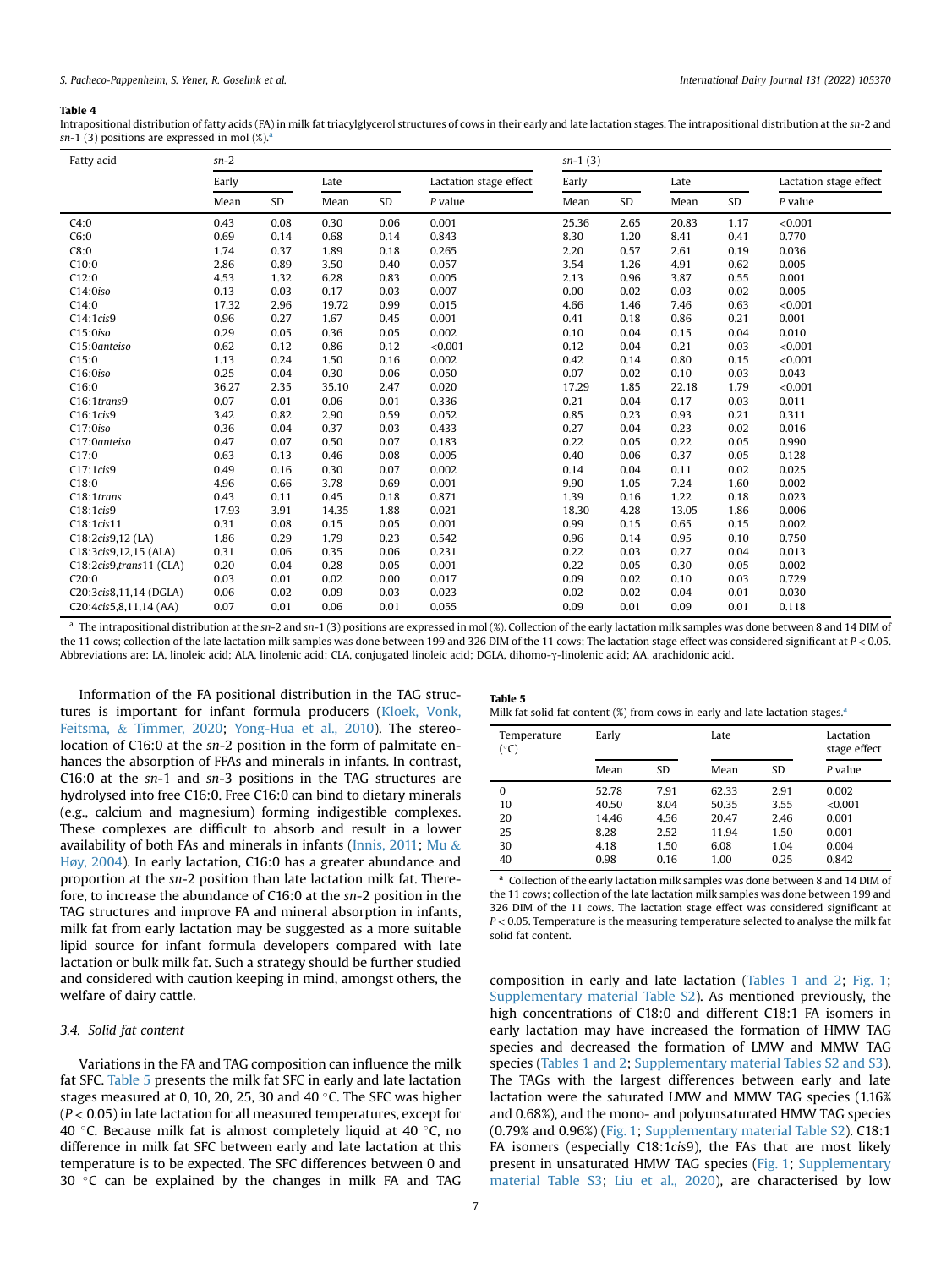melting points [\(Knothe](#page-8-25) & [Dunn, 2009](#page-8-25)). In turn, mono- and polyunsaturated HMW TAG species are thus expected to decrease milk fat SFC. This was confirmed by the Pearson correlation analysis between the FA and TAG compositions and milk fat SFC, which showed negative correlations between C18:1cis9, C18:1cis11, C18:1cis13, CN52, CN54 and the SFC measured between 0 and 30  $^{\circ}$ C  $(r < -0.6; P < 0.05;$  Supplementary material Table S4). Therefore, it can be suggested that the high availability of C18:1 isomers mobilised from body fat in early lactation enhanced the formation of unsaturated HMW TAG species in the mammary gland, resulting in a decreased milk fat SFC.

Compared with early lactation, the high SFC in late lactation can be explained by the high concentrations of saturated LMW and MMW TAG species (except CN38 and CN40) and by the lower concentrations of unsaturated HMW TAG [\(Table 2](#page-3-1); [Fig. 1;](#page-4-0) Supplementary material Table S2). The MCFAs C14:0 and C16:0, mainly found in saturated LMW and MMW TAG species, have a higher melting point compared with C18:1 FA isomers [\(Knothe](#page-8-25)  $\&$ [Dunn, 2009](#page-8-25)). This may have increased SFC in late lactations, as was supported by the Pearson correlation analysis showing high positive correlations ( $r > 0.6$ ;  $P < 0.05$ ) between de novo FAs C8:0 to C16:0, LMW TAGs CN32 and CN34, MMW TAGs CN42 to CN48, and the SFC measured between 0 and 30 $\degree$ C (Supplementary material Table S4). All in all, milk fat SFC differences between early and late lactation were mainly related to the concentrations of saturated LMW and MMW TAG species and unsaturated HMW TAG species. Similar to our results, previous studies reported a decrease in milk fat SFC as a result of high concentrations of unsaturated LCFAs in milk fat ([Couvreur, Hurtaud, Lopez, Delaby,](#page-7-10) & [Peyraud,](#page-7-10) [2006;](#page-7-10) [Precht](#page-8-26) & [Frede, 1994;](#page-8-26) [Smet et al., 2010\)](#page-8-27), in our case mainly C18:1cis9.

To summarise, the SFC in early lactation was lower than in late lactation, mainly due to the higher concentrations of unsaturated HMW TAG species in early lactation and higher concentration of saturated LMW and MMW TAG species in late lactation. Variations in milk SFC are important for product development of dairy and dairy-based food products because it determines products texture characteristics at refrigerator (4  $\degree$ C < T < 10  $\degree$ C) and room temperatures (20-30 °C) (e.g., spreadability of butter and spreads). Variations in milk fat SFC, driven by the characteristic FA and TAG compositions in each lactation stage, may result in unexpected changes in milk fat processing conditions (e.g., fractionation processes, cream ripening for butter production) and texture characteristics of such products (e.g., hard, smooth, sandy mouthfeel; [Mohan et al., 2020\)](#page-8-1). This might be the case in seasonal milking systems where cows calve at the same time, and thus a high impact of lactation stage can be especially expected on the seasonal milk fat composition and physical properties ([Auldist, Walsh,](#page-7-11) & [Thomson, 1998;](#page-7-11) [Li, Ye,](#page-8-28) & [Singh, 2019\)](#page-8-28).

### 4. Conclusions

This study showed that milk fat FAs in early lactation showed higher concentrations of C18:0 and C18:1cis9, most likely mobilised from body fat reserves. Late lactation milk fat FAs showed higher concentrations of de novo FAs, including C16:0. These FA differences between lactation stages resulted in higher concentrations of unsaturated HMW TAGs in early lactation milk fat and higher concentrations of saturated LMW and MMW TAGs in late lactation milk fat. Variations in the total FA concentrations in the TAG structure resulted in changes in the abundance and the proportions of the FAs at the sn-2 and sn-1 (3) positions in the TAG structure, yet without changing the main esterification preferences of the FAs. The SFC in early lactation was lower than in late lactation, which may be the result of higher concentrations of unsaturated HMW

TAGs in early lactation and higher concentration of saturated LMW and MMW TAGs in late lactation.

# Declaration of competing interest

The authors declare that they have no known competing financial interests or personal relationships that could have appeared to influence the work reported in this paper.

# Data availability

Data will be made available on request.

#### Acknowledgements

We thankfully acknowledge the financial support from the Colombian National Administrative Department for Science, Technology and Innovation (Colciencias; Bogota, Colombia), Scholarship program No. 756. Milk samples were obtained from Dairy Campus (Wageningen Livestock Research, The Netherlands), to whom we thank for providing the samples for this study. We also would like to express special thanks to the R&D facilities of Friesland Campina (Wageningen, the Netherlands) for allowing us use their NMR for the solid fat content analysis. Finally, we would like to thank Michiel Wijtten from Wageningen Food Safety Research at Wageningen University and Research (Wageningen, the Netherlands) for his assistance with the fatty acid and triacylglycerol composition analyses with GC-FID.

### Appendix A. Supplementary data

Supplementary data to this article can be found online at <https://doi.org/10.1016/j.idairyj.2022.105370>.

# References

- <span id="page-7-7"></span>[AOCS. \(2017\). Solid fat content \(SFC\) by low-resolution nuclear magnetic resonance,](http://refhub.elsevier.com/S0958-6946(22)00054-1/sref1) [Direct method \(pp. 1](http://refhub.elsevier.com/S0958-6946(22)00054-1/sref1)-65 in Offi[cial Method Cd 16b-93. In](http://refhub.elsevier.com/S0958-6946(22)00054-1/sref1) Official methods and recommended practices of the AOCS[. Champaign, IL, USA: American Oil Chemists](http://refhub.elsevier.com/S0958-6946(22)00054-1/sref1) [Society.](http://refhub.elsevier.com/S0958-6946(22)00054-1/sref1)
- <span id="page-7-6"></span>AOCS. (2019). [Determination of the composition of fatty acids at the 2-Position of oils](http://refhub.elsevier.com/S0958-6946(22)00054-1/sref2) and fats-enzymatic transesterifi[cation method using Candida Antarctica lipase \(pp.](http://refhub.elsevier.com/S0958-6946(22)00054-1/sref2) [1](http://refhub.elsevier.com/S0958-6946(22)00054-1/sref2)-[28 in Joint JOCA/AOCS Of](http://refhub.elsevier.com/S0958-6946(22)00054-1/sref2)ficial Method Ch 3a-19). Official methods and rec[ommended practices of the AOCS. Champaign, IL, USA: American Oil Chemists](http://refhub.elsevier.com/S0958-6946(22)00054-1/sref2) [Society.](http://refhub.elsevier.com/S0958-6946(22)00054-1/sref2)
- <span id="page-7-11"></span>[Auldist, M. J., Walsh, B. J., & Thomson, N. A. \(1998\). Seasonal and lactational in](http://refhub.elsevier.com/S0958-6946(22)00054-1/sref3)fl[uences on bovine milk composition in New Zealand.](http://refhub.elsevier.com/S0958-6946(22)00054-1/sref3) Journal of Dairy Research,  $65, 401 - 411$  $65, 401 - 411$  $65, 401 - 411$
- <span id="page-7-2"></span>[Banks, W., Clapperton, J. L., Muir, D. D., & Girdler, A. K. \(1989\). Whipping properties](http://refhub.elsevier.com/S0958-6946(22)00054-1/sref4) [of cream in relation to milk composition.](http://refhub.elsevier.com/S0958-6946(22)00054-1/sref4) Journal of Dairy Research, 56, 97-[105](http://refhub.elsevier.com/S0958-6946(22)00054-1/sref4).
- <span id="page-7-8"></span>[Bilal, G., Cue, R. I., Mustafa, A. F., & Hayes, J. F. \(2014\). Effects of parity, age at calving](http://refhub.elsevier.com/S0958-6946(22)00054-1/sref5) [and stage of lactation on fatty acid composition of milk in Canadian Holsteins.](http://refhub.elsevier.com/S0958-6946(22)00054-1/sref5) [Canadian Journal of Animal Science, 94](http://refhub.elsevier.com/S0958-6946(22)00054-1/sref5), 401-[410](http://refhub.elsevier.com/S0958-6946(22)00054-1/sref5).<br>[Blasi, F., Montesano, D., De Angelis, M., Maurizi, A., Ventura, F., Cossignani, L., et al.](http://refhub.elsevier.com/S0958-6946(22)00054-1/sref6)
- <span id="page-7-9"></span>(2008). Results of stereospecifi[c analysis of triacylglycerol fraction from donkey,](http://refhub.elsevier.com/S0958-6946(22)00054-1/sref6) cow, Ewe, goat and buffalo milk. [Journal of Food Composition and Analysis, 21](http://refhub.elsevier.com/S0958-6946(22)00054-1/sref6),  $1 - 7.$  $1 - 7.$  $1 - 7.$
- <span id="page-7-1"></span>[Christie, W. W. \(1981\). The composition, structure and function of lipids in the](http://refhub.elsevier.com/S0958-6946(22)00054-1/sref7) [tissues of ruminant animals. In W. W. Christie \(Ed.\),](http://refhub.elsevier.com/S0958-6946(22)00054-1/sref7) Lipid metabolism in rumi[nant animals](http://refhub.elsevier.com/S0958-6946(22)00054-1/sref7) (pp. 95-[191\). Oxford, UK: Pergamon Press.](http://refhub.elsevier.com/S0958-6946(22)00054-1/sref7)
- <span id="page-7-10"></span>[Couvreur, S., Hurtaud, C., Lopez, C., Delaby, L., & Peyraud, J. L. \(2006\). The linear](http://refhub.elsevier.com/S0958-6946(22)00054-1/sref8) [relationship between the proportion of fresh grass in the cow diet, milk fatty](http://refhub.elsevier.com/S0958-6946(22)00054-1/sref8) [acid composition, and butter properties.](http://refhub.elsevier.com/S0958-6946(22)00054-1/sref8) Journal of Dairy Science, 89, 1956-[1969](http://refhub.elsevier.com/S0958-6946(22)00054-1/sref8).
- <span id="page-7-3"></span>[DePeters, E. J., German, J. B., Taylor, S. J., Essex, S. T., & Perez-Monti, H. \(2001\). Fatty](http://refhub.elsevier.com/S0958-6946(22)00054-1/sref9) [acid and triglyceride composition of milk fat from lactating Holstein cows in](http://refhub.elsevier.com/S0958-6946(22)00054-1/sref9) [response to supplemental canola oil.](http://refhub.elsevier.com/S0958-6946(22)00054-1/sref9) Journal of Dairy Science, 84, 929-[936](http://refhub.elsevier.com/S0958-6946(22)00054-1/sref9).
- <span id="page-7-5"></span>[Fahy, E., Subramaniam, S., Brown, H. A., Glass, C. K., Merrill, A. H., Murphy, R. C., et al.](http://refhub.elsevier.com/S0958-6946(22)00054-1/sref10) [\(2005\). A comprehensive classi](http://refhub.elsevier.com/S0958-6946(22)00054-1/sref10)fication system for lipids. Journal of Lipid [Research, 46](http://refhub.elsevier.com/S0958-6946(22)00054-1/sref10), 839-[862.](http://refhub.elsevier.com/S0958-6946(22)00054-1/sref10)
- <span id="page-7-0"></span>[Garnsworthy, P. C., Masson, L. L., Lock, A. L., & Mottram, T. T. \(2006\). Variation of](http://refhub.elsevier.com/S0958-6946(22)00054-1/sref11) [milk citrate with stage of lactation and de novo fatty acid synthesis in dairy](http://refhub.elsevier.com/S0958-6946(22)00054-1/sref11) cows. [Journal of Dairy Science, 89](http://refhub.elsevier.com/S0958-6946(22)00054-1/sref11), 1604-[1612.](http://refhub.elsevier.com/S0958-6946(22)00054-1/sref11)
- <span id="page-7-4"></span>[Gibb, S., & Strimmer, K. \(2012\). MALDIquant: a versatile R package for the analysis of](http://refhub.elsevier.com/S0958-6946(22)00054-1/sref12) [mass spectrometry data.](http://refhub.elsevier.com/S0958-6946(22)00054-1/sref12) Bioinformatics, 28, 2270-[2271.](http://refhub.elsevier.com/S0958-6946(22)00054-1/sref12)